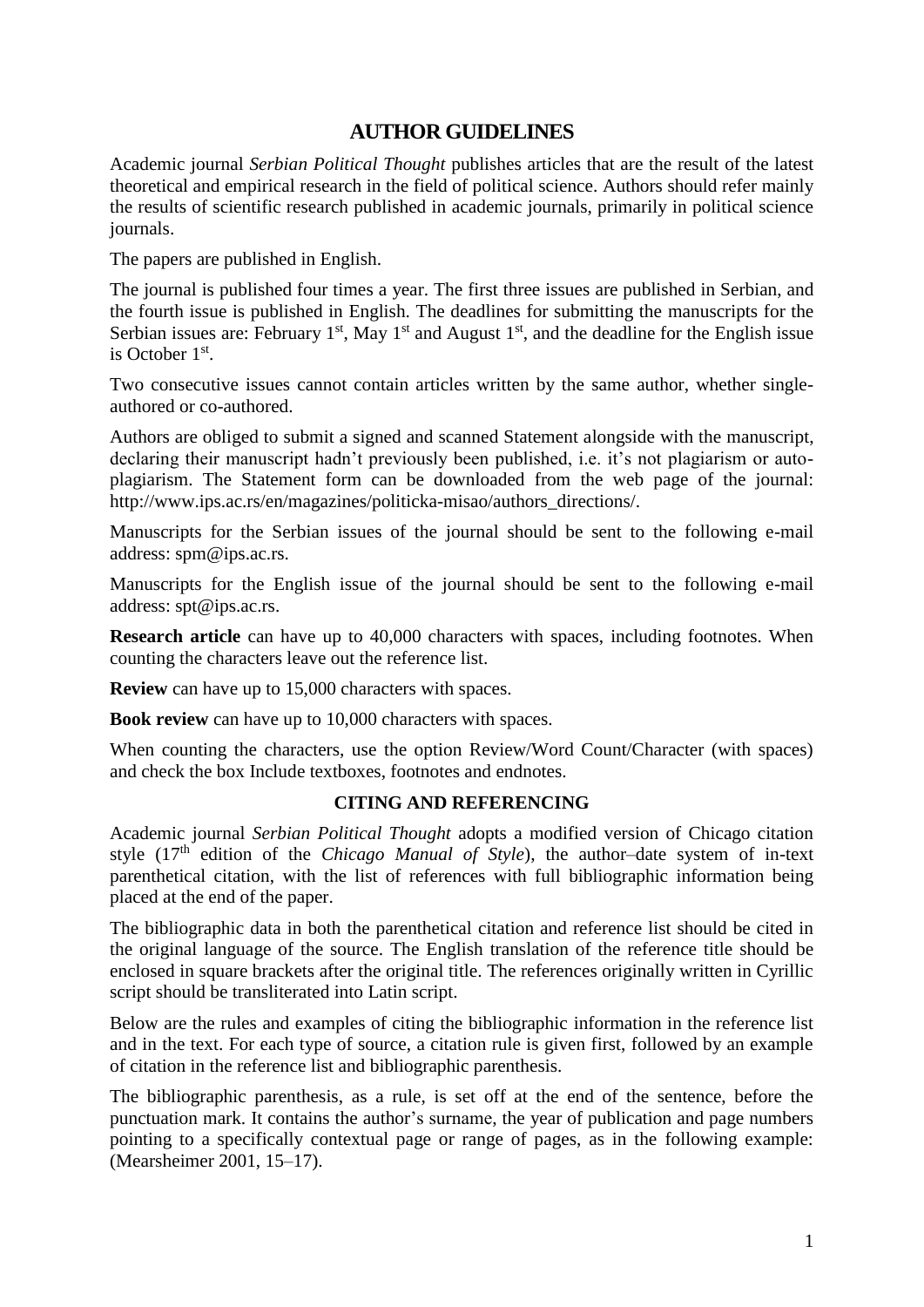### **Books**

### *Books with one author*

Surname, Name. Year of publication. *Title*. Place of publication: Publisher.

Mearsheimer, John J. 2001. *The Tragedy of Great Power Politics.* New York: W. W. Norton & Company. (Mearsheimer 2001)

### *Books with two or three authors*

Surname, Name, and Name Surname. Year of publication. *Title*. Place of publication: Publisher.

Brady, Henry E., and David Collier. 2010. *Rethinking Social Inquiry: Diverse Tools, Shared Standards.* Lanham: Rowman & Littlefield Publishers.

(Brady and Collier 2010)

Pollitt, Christopher, Johnston Birchall, and Keith Putman. 1998. *Decentralising Public Service Management*. London: Macmillan Press. (Pollitt, Birchal and Putman 1998)

### *Books with four or more authors*

Surname, Name, Name and Surname, Name and Surname, and Name and Surname. Year of publication. *Title*. Place of publication: Publisher.

Pollitt, Christopher, Colin Talbot, Janice Caulfield, and Amanda Smullen. 2005. *Agencies: How Governments do Things Through Semi-Autonomous Organizations*. New York: Palgrave Macmillan. (Pollitt et al. 2005)

### *Editor(s) or translator(s) in place of the author(s)*

Surname, Name, Name and Surname, ed. Year of publication. *Title*. Place of publication: Publisher.

Kaltwasser, Cristobal Rovira, Paul Taggart, Paulina Ochoa Espejo, and Pierre Ostigoy, eds. 2017. *The Oxford Handbook of Populism.* New York: Oxford University Press. (Kaltwasser et al. 2017)

## **Chapter in an edited book**

Surname, Name. Year of publication. "Title of the chapter." In *Title*, ed. Name Surname, pages range. Place of publication: Publisher.

Lošonc, Alpar. 2019. "Discursive dependence of politics with the confrontation between republicanism and neoliberalism." In *Discourse and Politics*, eds. Dejana M. Vukasović and Petar Matić, 23-46. Belgrade: Institute for Political Studies.

(Lošonc 2019)

# **Journal Articles**

# *Regular issue*

Surname, Name. Year of publication. "Title of the article." *Journal* Volume, if available (issue): page range. DOI.

Ellwood, David W. 2018. "Will Brexit Make or Break Great Britain?" *Serbian Political Thought* 18 (2): 5-14. doi: 10.22182/spt.18212018.1.

# (Ellwood 2018)

# *Special issue*

Surname, Name. Year of publication. "Title of the article." In "Title of the special issue", ed. Name Surname, Special issue, *Journal*: page range. DOI.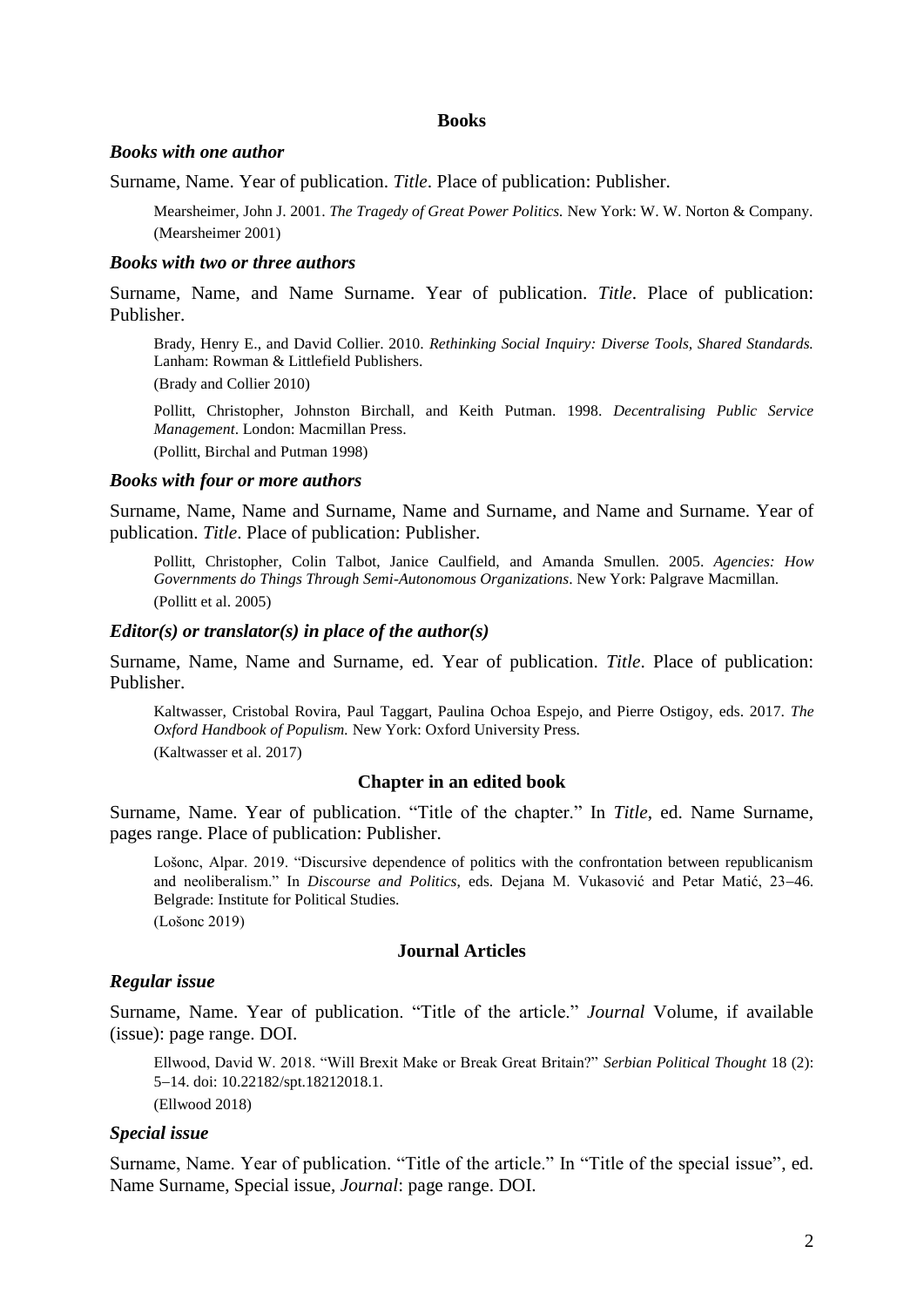Chin, Warren. 2019. "Technology, war and the state: past, present and future." In "Re-visioning war and the state in the twenty-first century." Special issue, *International Affairs* 95 (4): 765–783. doi: 10.1093/ia/iiz106.

(Chin 2019)

### **Encyclopedias and dictionaries**

#### *When the author/editor is known*

Surname, Name, Name Surname, ed. Year of publication. *Title*. Vol. Place of publication: Publisher.

Badie, Bertrand, Dirk Berg-Schlosser, and Leonardo Morlino, eds. 2011. *International Encyclopedia of Political Science*. Vol. 1. Los Angeles: Sage Publications. (Badie, Berg-Schlosser and Morlino 2011)

#### *When the author/editor is unknown*

*Title*. Year of publication. Place of publication: Publisher.

*Webster's Dictionary of English Usage*. 1989. Springfield, Massachusetts: Merriam-Webster Inc. (*Webster's Dictionary of English Usage* 1989)

### **PhD dissertation**

Surname, Name. Year of publication. "Title of the dissertation." PhD diss. University.

Munger, Frank J. 1955. "Two-Party Politics in the State of Indiana." PhD diss. Harvard University. (Munger 1955, 17–19)

#### **Newspapers and magazines**

### *Signed articles*

Surname, Name. Year of publication. "Title of the article." *Newspaper/Magazine* Date: page range.

Clark, Phil. 2018. "Rwanda's Recovery: When Remembrance is Official Policy." *Foreign Affairs*, January/February 2018: 35–41. (Clark 2018)

# *Unsigned articles*

*Title of the newspaper/magazine*. Year of publication. "Title of the article." Date: page range.

*New York Times*. 2002. "In Texas, Ad Heats Up Race for Governor." July 30, 2002. (*New York Times* 2002)

### **Corporate author**

Name of the corporate author [acronym if needed]. Year of publication. *Title of the publication*. Place of publication: Publisher.

International Organization for Standardization ISO. 2019. *Moving from ISO 9001:2008 to ISO 9001:2015.* Geneva: International Organization for Standardization.

(International Organization for Standardization [ISO] 2019) – *The first in-text citation* (ISO 2019) – *Second and all subsequent citations*

## **Special cases of referencing**

# *Citing edition other than the first*

Surname, Name. Year of publication. *Title*, edition number. Place of publication: Publisher.

Bull, Hedley. 2012. *The Anarchical Society: A Study of Order in World Politics*, 4<sup>th</sup> edition. New York: Columbia University Press.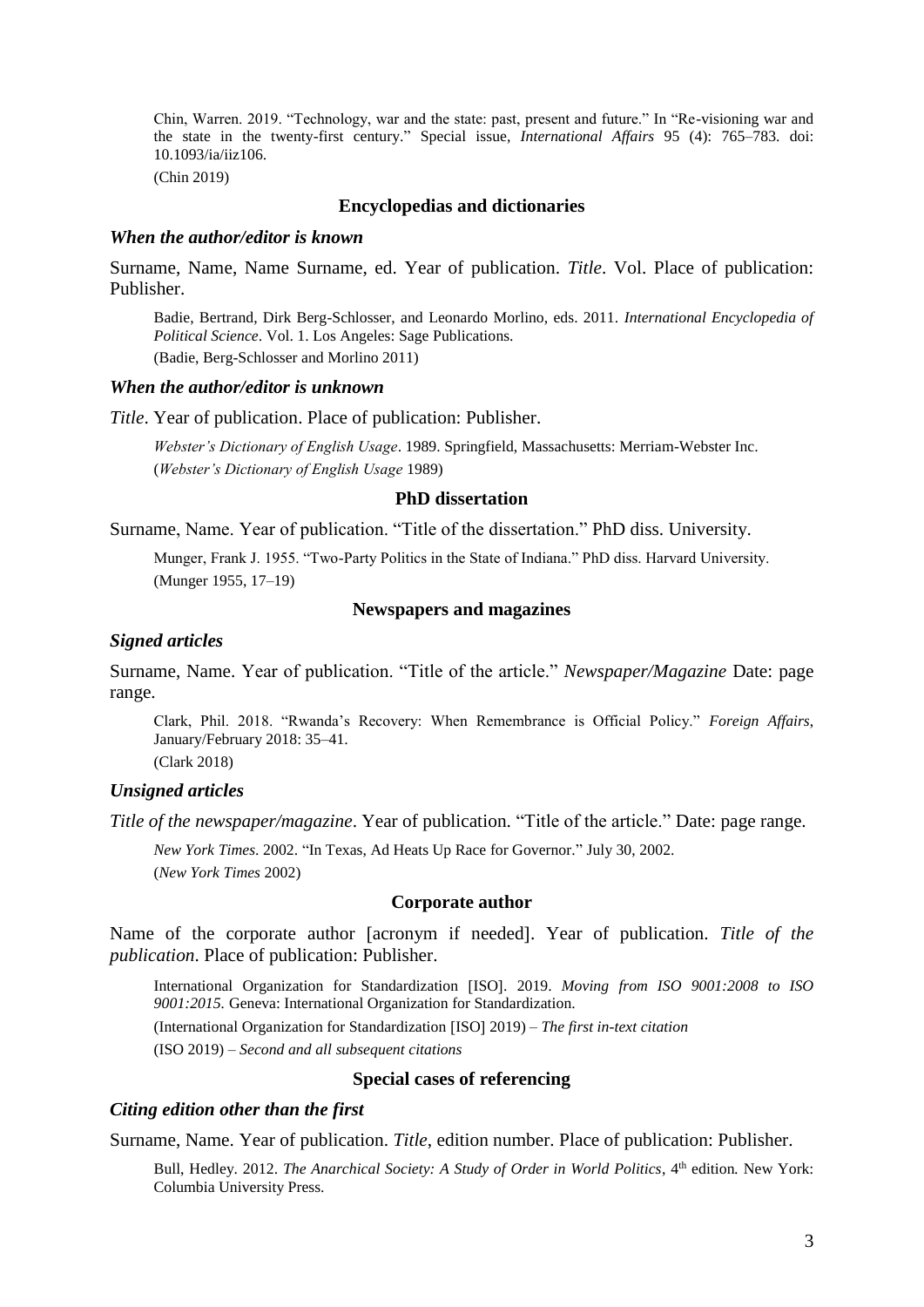(Bull 2012)

#### *Multiple sources of the same author*

1) *Multiple sources by the same author* should be arranged chronologically by year of publication in ascending order.

Mearsheimer, John J. 2001. *The Tragedy of Great Power Politics.* New York: W. W. Norton & Company. Mearsheimer, John J. 2010. "The Gathering Storm: China's Challenge to US Power in Asia." *The Chinese Journal of International Politics* 3 (4): 381–396. doi: 10.1093/cjip/poq016.

2) *Multiple sources by the same author from the same year* should be alphabetized by title, with lowercase letters attached to the year. Those letters should be used in parenthetical citation as well.

Walt, Stephen M. 2018a. *The Hell of Good Intentions: America's Foreign Policy Elite and the Decline of U.S. Primacy*. New York: Farrar, Straus and Giroux.

(Walt 2018a)

Walt, Stephen M. 2018b. "Rising Powers and the Risk of War: A Realist View of Sino-American Relations." In *Will China's Rise be Peaceful: Security, Stability and Legitimacy*, ed. Asle Toje. 13-32. New York: Oxford University Press.

(Walt 2018b)

3) *Single-authored sources precede multiauthored sources beginning with the same surname*  or written by the same person.

Pollitt, Christopher. 2001. "Clarifying convergence. Striking similarities and durable differences in public management reform." *Public Management Review* 3 (4): 471-492. doi: 10.1080/14616670110071847.

Pollit Christopher, Johnston Birchall, and Keith Putman. 1998. *Decentralising Public Service Management*. London: Macmillan Press.

4) *Multiauthored sources with the same name and surname* of the first author should continue to be alphabetized by the second author's surname.

Pollitt Christopher, Johnston Birchall, and Keith Putman. 1998. *Decentralising Public Service Management*. London: Macmillan Press.

Pollitt Christopher, Colin Talbot, Janice Caulfield, and Amanda Smullen. 2005. *Agencies: How Governments do Things Through Semi-Autonomous Organizations*. New York: Palgrave Macmillan.

## **Special cases of parenthetical citation**

#### *Exceptions to the rule of placing the parenthetical citation at the end of a sentence*

1) If the *author is mentioned in the text*, even if used in a possessive form, the year must follow in parenthesis, and page numbers should be put in the brackets at the end of the sentence.

For the assessment, see Kaltwasser *et al*. (2017) ... (112).

According to Ellwood (2018) … (7).

2) When *quoting directly*, if the name of the author precedes the quotation, the year and page numbers must follow in parenthesis.

Mearsheimer (2001, 28) claims that: "..."

3) When *using the same source multiple times in one paragraph*, the parenthetical citation should be placed either after the last reference (or at the end of the paragraph, preceding the final period) if the same page (or page range) is cited more than once, or at the first reference, while the subsequent citations should only include page numbers.

Do not use *ibid* or *op. cit.* with repeated citations.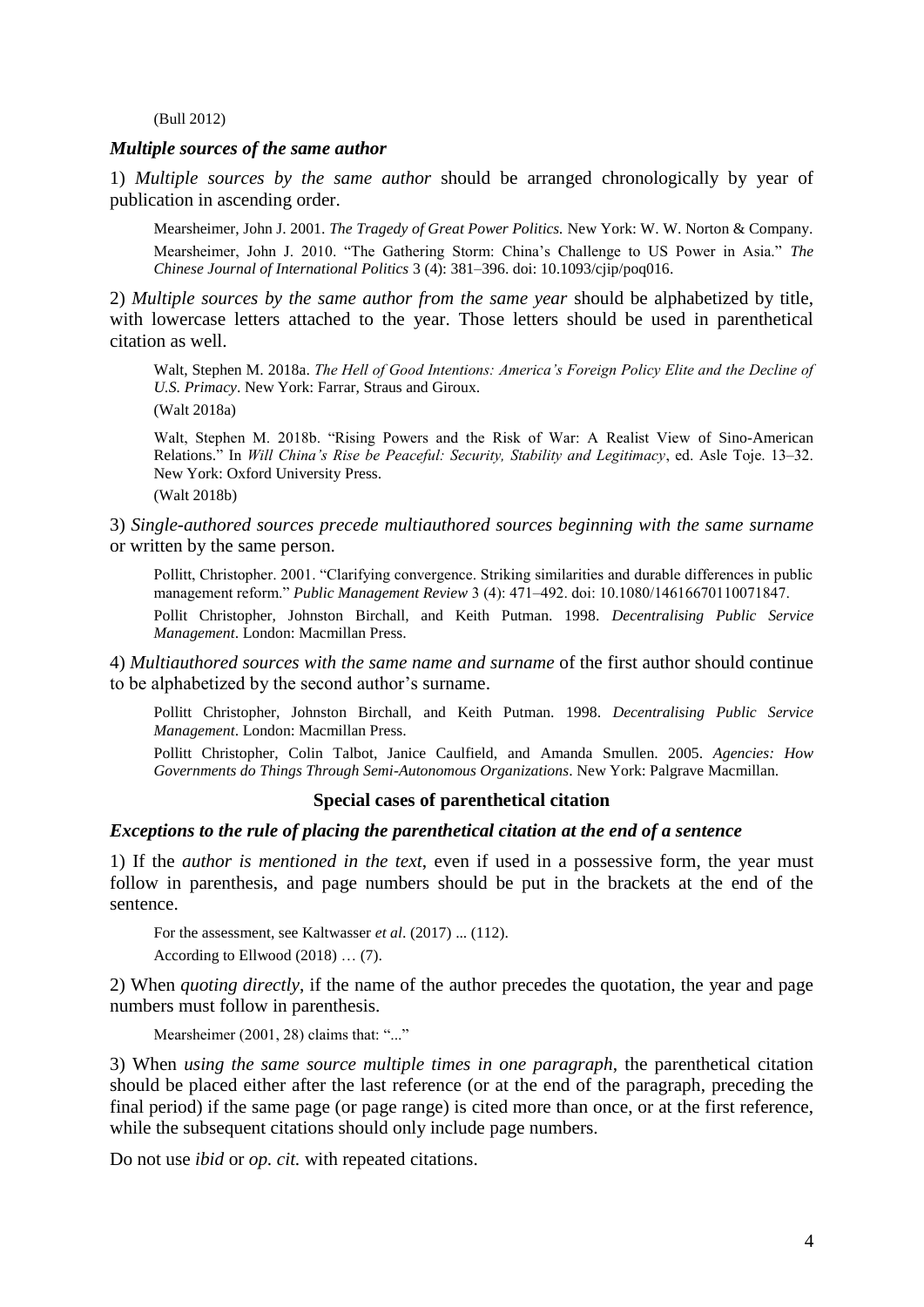## *Using brief phrases such as "see", "compare" etc.*

Those phrases should be enclosed within the parenthesis.

(see Ellwood 2018)

### *Using secondary source*

When using a secondary source, the original source should be cited in parenthesis, followed by "quoted in" and the secondary source. The reference list should only include the secondary source.

"Its authority was greatly expanded by the constitutional revision of 1988, and the Court of Arbitration can now be regarded as a 'genuine constitutional court'" (De Winter and Dumont 2009, 109 cited in: Lijphart 2012, 39–40).

Lijphart, Arend. 2012. *Patterns of Democracy: Government Forms and Performance in Thirty-Six Countries*, 2nd edition. New Haven & London: Yale University Press.

## *Multiple sources within the same parentheses*

1) When *multiple sources* are cited, they should be separated by semicolons.

(Mearsheimer 2001, 34; Ellwood 2018, 7)

2) When *multiple sources by the same author*, but published in different years are cited, the name of the author is cited only the first time. The different years are separated by commas or by semicolon where page numbers are cited.

(Mearsheimer 2001, 2010) or (Mearsheimer 2001, 15–17; 2010, 390)

3) When *different authors share the same surname*, include the first initial in the parenthesis.

(M. Chiti 2004, 40), (E. Chiti 2004, 223)

Chiti, Edoardo. 2004. "Administrative Proceedings Involving European Agencies." *Law and Contemporary Problems* 68 (1): 219–236.

Chiti, Mario. 2004. "Forms of European Administrative Action." *Law and Contemporary Problems* 68  $(1): 37-57.$ 

# **Legal and Public Documents**

Sections, articles or paragraphs can be cited in the parentheses. They should be appropriately abbreviated.

# *Constitutions and laws*

The title of the legislative act [acronym if needed], "Official Gazette of the state" and the number of the official gazette, or the webpage and the date of last access.

The Constitution of the Republic of Serbia, "Official Gazette of the Republic of Serbia", No. 98/06.

(The Constitution of the Republic of Serbia, Art. 33)

The Law on Foreign Affairs [LFA], "Official Gazette of the Republic of Serbia", No. 116/2007, 126/2007, and 41/2009.

(LFA 2009, Art. 17)

Succession Act [SA], "Official Gazette of the Republic of Croatia", No. 48/03, 163/03, 35/05, 127/13, and 33/15 and 14/19.

(SA 2019, Art. 3)

An Act to make provision for and in connection with offences relating to offensive weapons [Offensive Weapons Act], 16th May 2019, www.legislation.gov.uk/ukpga/2019/17/pdfs/ukpga\_20190017\_en.pdf, last accessed 20 December 2019.

(Offensive Weapons Act 2019)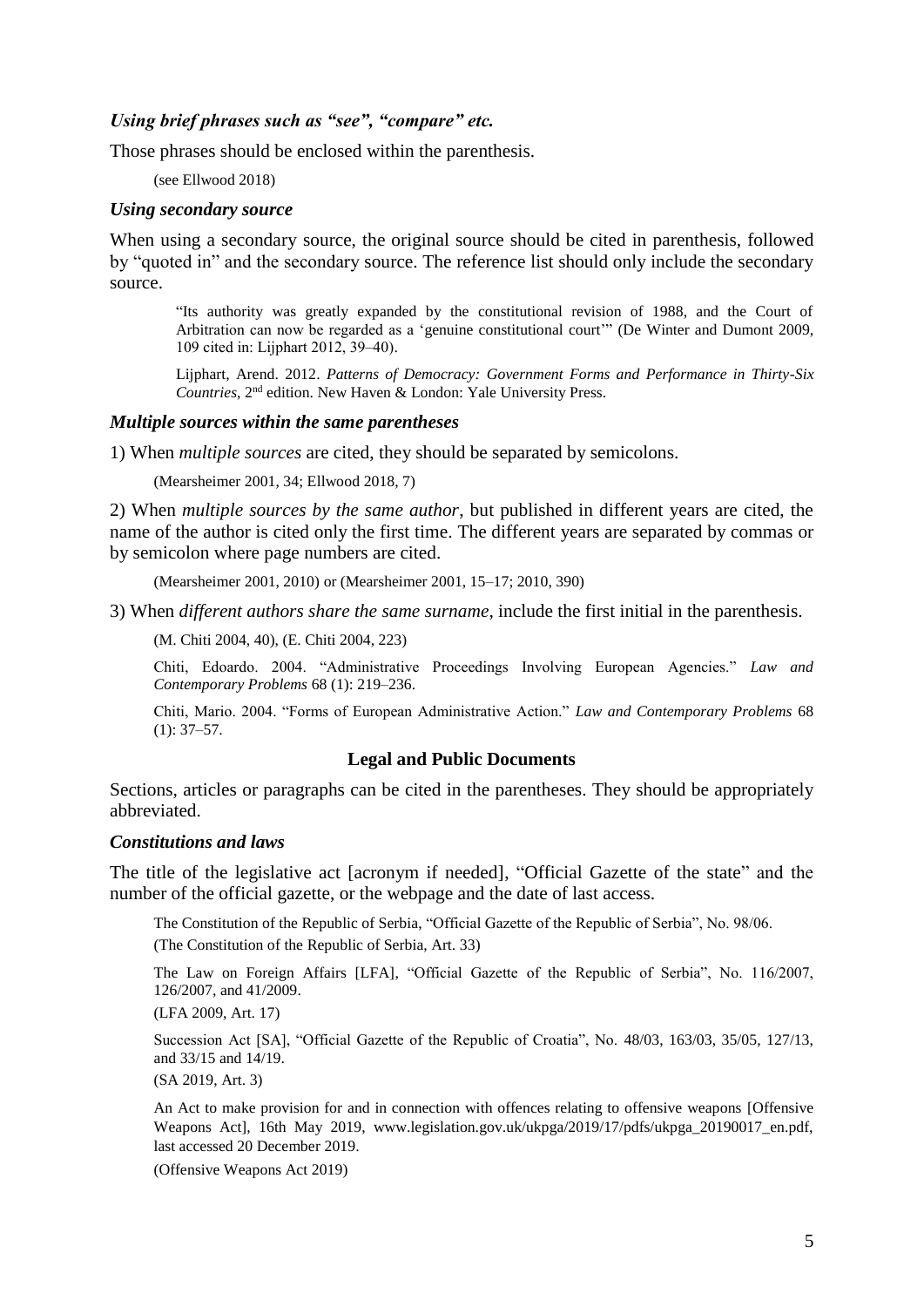# **Government decisions and decisions of the institutions**

The name of the government body or institution [acronym or abbreviation], the title and number of the decision, date of the decision passing, or the webpage and the date of the last access.

Protector of Citizens of the Republic of Serbia [Protector of Citizens], Opinion No. 19–3635/11, 11 January 2012, https://www.ombudsman.org.rs/attachments/064\_2104\_Opinion%20HJC.pdf, last accessed 20 December 2019.

(Protector of Citizens, 19–3635/11)

U.S. Department of the Treasury [USDT], Treasury Directive No. 13–02, July 20, 1988, https://www.treasury.gov/about/role-of-treasury/orders-directives/Pages/td13-02.aspx, last assessed 20 December 2019.

(USDT, 13–02)

### **Legislative acts of the European Union**

The title of the legislative act, the number of the official gazette, the publication date and the number of the page in the same format as on the *EUR-lex* website: https://eurlex.europa.eu/homepage.html.

Regulation (EU) No 182/2011 of the European Parliament and of the Council of 16 February 2011 laying down the rules and general principles concerning mechanisms for control by Member States of the Commission's exercise of implementing powers, OJ L 55, 28.2.2011, p. 13–18. (Regulation 182/2011, Art. 3)

**Treaties**

### *European Union founding treaties*

Title of the treaty or title of the consolidated version of the treaty [acronym], information on the treaty retrieved from the official gazette in the same format as on the *EUR-lex* website: https://eur-lex.europa.eu/homepage.html.

Treaty on European Union [TEU], OJ C 191, 29.7.1992, p. 1–112. (TEU 1992, Art. J.1) Consolidated version of the Treaty on European Union [TEU], OJ C 115, 9.5.2008, p. 13–45.

(TEU 2008, Art. 11)

Consolidated version of the Treaty on the Functioning of the European Union [TFEU], OJ C 202, 7.6.2016, p. 1–388.

(TFEU 2016, Art. 144)

## *Other treaties*

Title of the treaty [acronym or abbreviation], date of conclusion, UNTS volume number and registration number on the *United Nations Treaty Collection* website: https://treaties.un.org.

Marrakesh Agreement Establishing the World Trade Organization [Marrakesh Agreement], 15 April 1994, UNTS 1867, I-31874.

(Marrakesh Agreement 1994)

International Covenant on Civil and Political Rights [ICCPR], 19 December 1966, UNTS 999, I-14668. (ICCPR 1966)

Treaty of Peace between the State of Israel and the Hashemite Kingdom of Jordan [Israel Jordan Peace Treaty], 26 October 1994, UNTS 2042, I-35325.

(Israel Jordan Peace Treaty 1994)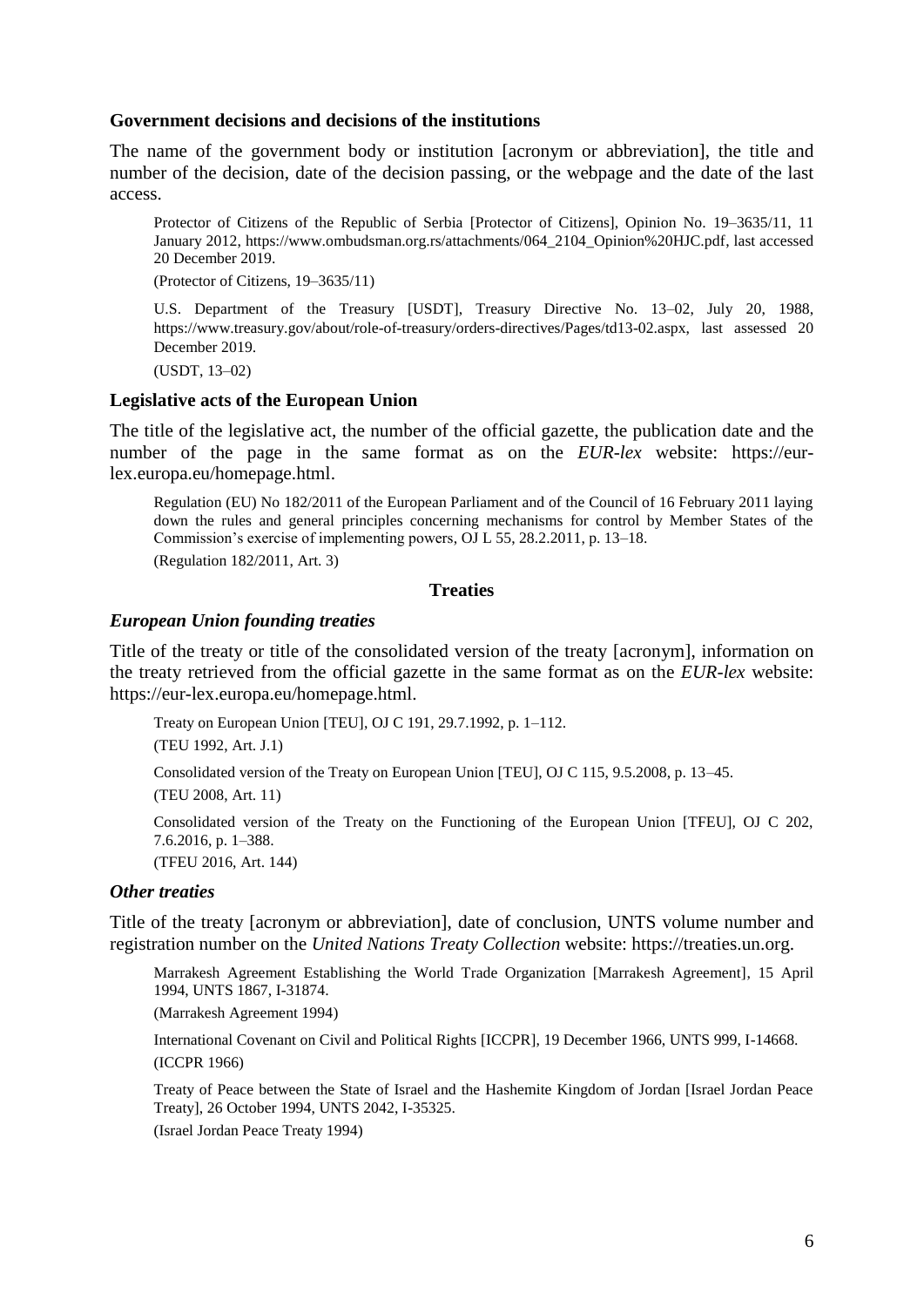#### **Decisions of international organizations**

The name of the international organization and its body [acronym], the decision number, the title of the decision, the date of the decision passing.

United Nations Security Council [UNSC], S/RES/1244 (1999), Resolution 1244 (1999) Adopted by the Security Council at its 4011th meeting, on 10 June 1999. (UNSC, S/RES/1244)

Parliamentary Assembly of the Council of Europe [PACE], Doc. 14326, Observation of the presidential election in Serbia (2 April 2017), 29 May 2017.

(PACE, Doc. 14326, para. 12)

#### **Case law**

### *Case law of the courts in the Republic of Serbia*

The type of the act and the name of the court [acronym of the court], the case number with the date of the decision passing, the name and number of the official gazette where the decision is published – if available.

Decision of the Constitutional Court of the Republic of Serbia [CCRS], IUa-2/2009 of 13 June 2012, "Official gazette of the Republic of Serbia", No. 68/2012.

(Decision of CCRS, IUa-2/2009)

Decision of the Appellate Court in Novi Sad [ACNS], Rzr–1/16 of 27 April 2016. (Decision of ACNS, Rzr–1/16)

#### *Case law of the International Court of Justice*

The name of the court [acronym], *the case title*, type of the decision with the date of the decision passing, the name and number of I.C.J. Reports issue where the decision is published, page number.

International Court of Justice [ICJ], *Application of the Interim Accord of 13 September 1995 (the Former Yugoslav Republic of Macedonia* v. *Greece)*, Judgment of 5 December 2011, I.C.J. Reports 2011, p. 644. (ICJ Judgment 2011)

International Court of Justice [ICJ], *Accordance with the International Law of the Unilateral Declaration of Independence in Respect of Kosovo*, Advisory Opinion of 22 July 2010, I.C.J. Reports, p. 403. (ICJ Advisory Opinion 2010)

### *Case law of the Court of Justice of the European Union*

*The case title*, the case number, type of the case with the date of the decision passing, ECLI.

*United Kingdom of Great Britain and Northern Ireland v. European Parliament and Council of the European Union*, Case C-270/12, Judgment of the Court (Grand Chamber) of 22 January 2014, ECLI:EU:C:2014:18.

(*United Kingdom of Great Britain and Northern Ireland v. European Parliament and Council of the European Union*, C-270/12) or

(CJEU, C-270/12)

*United Kingdom of Great Britain and Northern Ireland v. European Parliament and Council of the European Union*, Case C-270/12, Opinion of Advocate General Jääskinen delivered on 12 September 2013, ECLI:EU:C:2013:562.

(Opinion of AG Jääskinen, C-270/12)

### *Case law of the European Court of Human Rights*

*The case title*, number of the application, type of the case with the date of the judgment passing, ECLI.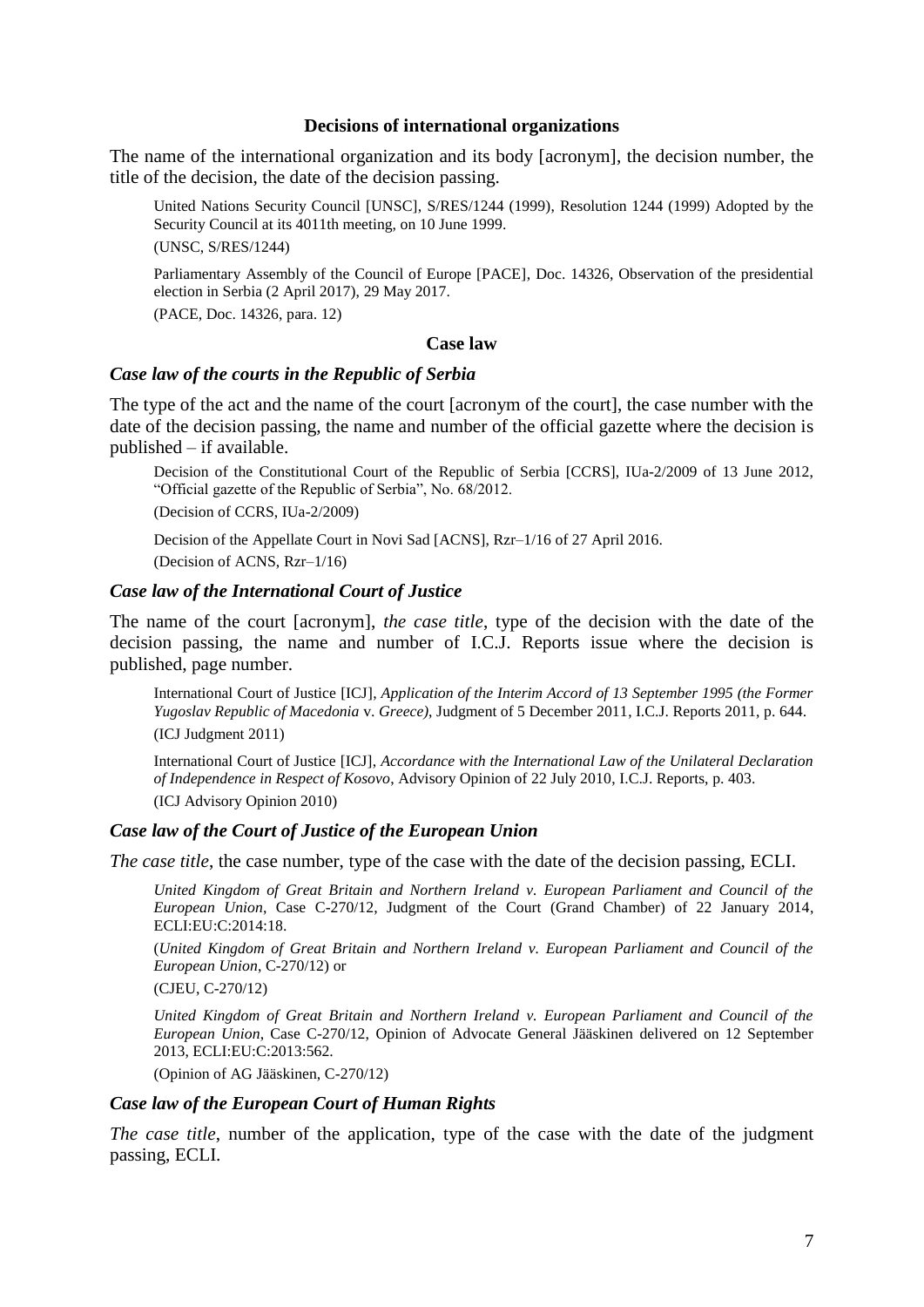*Pronina v. Ukraine*, No. 63566/00, Judgment of the Court (Second Section) on Merits and Just Satisfaction of 18 July 2006, ECLI:CE:ECHR:2006:0718JUD006356600.

(*Pronina v. Ukraine* 63566/00, par. 20) or

(ECHR, 63566/00, par. 20)

# *Case law of other international courts and tribunals*

The name of the court [acronym], the case number, *the case title*, type of the decision with the date passing.

International Tribunal for the Prosecution of Persons Responsible for Serious Violations of International Humanitarian Law Committed in the Territory of the Former Yugoslavia since 1991 [ICTY], Case No. IT-94-1-A-AR77, *Prosecutor v. Dusko Tadic*. Appeal Judgement on Allegations of Contempt Against Prior Counsel, Milan Vujin. Judgment of 27 February 2001.

(*Prosecutor v. Dusko Tadic*, IT-94-1-A-AR77) or

(ICTY, IT-94-1-A-AR77)

### **Archive sources**

Name of the repository [acronym], title or number of the fond [acronym], box number, folder number – if available, reference code, "title of the document" – or, if it is not available, provide a short description by answering the questions who? whom? what?, place and date – or n.d. if no date is provided.

Arhiv Srbije AS, MID, K-T, f. 2, r93/1894, "Izveštaj Ministarstva inostranih dela o postavljanju konzula", Beograd, 19. april 1888.

(AS, MID, K-T, f. 2)

(AS, MID, f. 2) – *When the folder number is known only*

Dalhousie University Archives [DUA], Philip Girard fonds [PG], B-11, f. 3, MS-2-757.2006-024, "List of written judgements by Laskin," n.d.

(DUA, PG, B-11, f. 3)

## **Web sources**

Surname, Name or name of the corporate author [acronym]. Year of publication or n.d. – if the year of publication cannot be determined. "The name of the web page." *The name of the web site*. Date of creation, modification or the last access to the web page, if the date cannot be determined from the source. URL.

Bilefsky, Dan, and Ian Austen. 2019. "Trudeau Re-election Reveals Intensified Divisions in Canada." *The New York Times*. https://www.nytimes.com/2019/10/22/world/canada/trudeau-re-elected.html. (Bilefsky and Austen 2019)

Institute for Political Studies [IPS]. n.d. "The 5<sup>th</sup> International Economic Forum on Reform, Transition and Growth." *Institute for Political Studies*. Last accessed 7 December 2019. http://www.ips.ac.rs/en/news/the-5th-international-economic-forum-on-reform-transition-and-growth/.

(Institute for Political Studies [IPS] n.d.) – *First in-text citation*

(IPS n.d.) – *Second and every subsequent citation*

Associated Press [AP]. 2019. "AP to present VoteCast results at AAPOR pooling conference." May 14, 2019. https://www.ap.org/press-releases/2019/ap-to-present-votecast-results-at-aapor-polling-conference. (AP 2019)

# **TEXT FORMATTING**

#### **General guidelines in writing the manuscript**

**The manuscript** should be written in Word, in the following manner:

- Paper size: A4;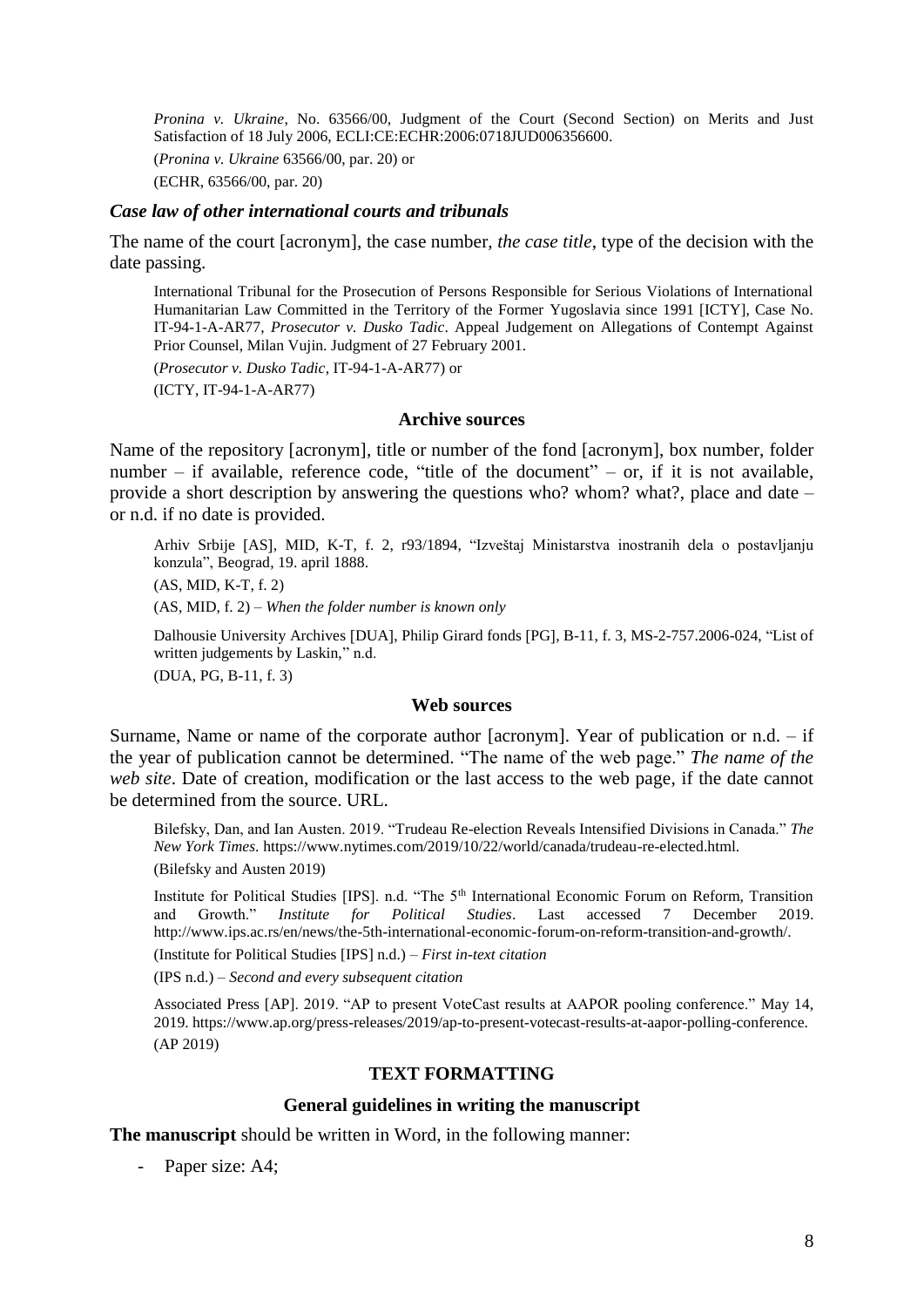- Margins: Normal 2.54 cm;
- Use roman font (plain letters) to write the text, unless specified otherwise;
- Line spacing: 1.5;
- Footnote line spacing: 1;
- Title font size: 14 pt;
- Subtitles font size: 12 pt;
- Text font size: 12 pt;
- Footnote font size: 10 pt;
- Tables, charts and figures font size: 10 pt;
- Use Paragraph/Special/First line at 1.27 cm;
- Text alignment: Justify;
- Font color: Automatic;
- Page numbering: Arabian numerals in lower right corner;
- Do not break the words manually by inserting hyphens to continue the word in the next line;
- Save the manuscript in the .doc format.

# **Research article manuscript preparation**

The manuscript should be prepared in the following manner:

# *Name and surname of the first author\**

\* In the footnote: E-mail address: The institutional e-mail address is strongly recommended.

# *Affiliation*

# *Name and surname of the second author*

*Affiliation*

# **TITLE OF THE PAPER**\*\*

\*\* In the footnote: Optionally, include one of the following (or similar) information: 1) name and number of the project on which the paper was written: 2) the previous presentation of the paper on a scientific conference as an oral presentation under the same or similar name; or 3) the research presented in the paper was conducted while writing the PhD dissertation of the author.

# **Abstract**

Abstract, within 100–250 words range, contains the subject, aim, theoretical and methodological approach, results and conclusions of the paper.

**Keywords**: Below the abstract, five to ten **key words** should be written. Key words should be written in roman font and separated by commas.

The paper can have maximum of three levels of subtitles. **Subtitles** should not be numbered. They should be used in the following manner:

# **FIRST LEVEL SUBTITLE**

# **Second level subtitle**

# *Third level subtitle*

**Tables, charts and figures** should be inserted in the following manner:

- Above the table/chart/figure, center the name of Table, Chart or Figure, an Arabic numeral, and the title in roman font;
- Below the table/chart/figure, the source should be cited in the following manner: 1) if